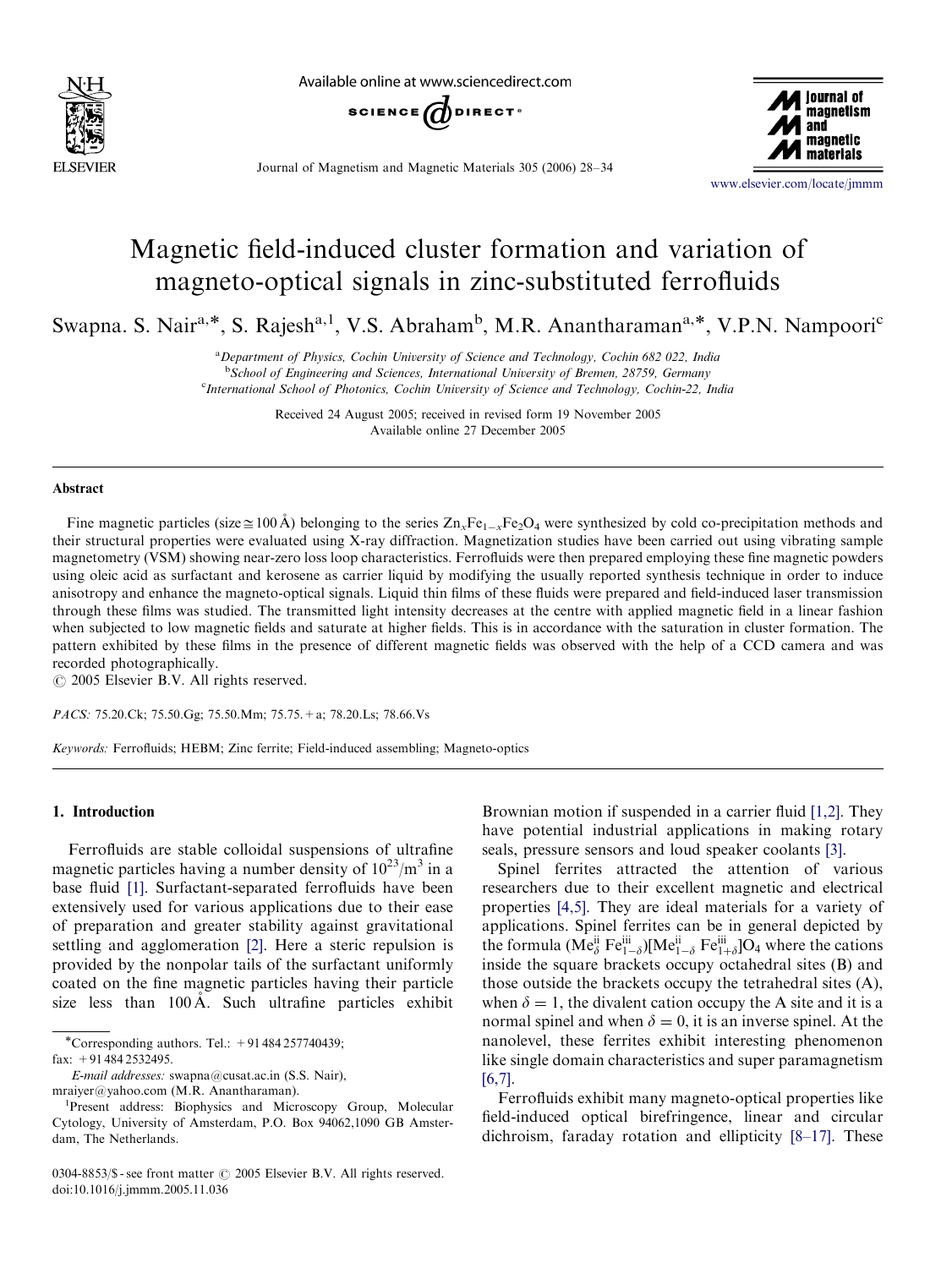measurements will help in throwing light on the phenomenon of formation of clusters in presence of an applied magnetic field. Controlled chain formation of assembly of magnetic particles dispersed in an appropriate carrier can yield magnetic gratings. Hence studies pertaining to magneto-optical properties of these fluids are important from a fundamental point of view.

A survey of literature reveals an absence of a systematic study on the optical properties of ferrofluidic thin films prepared from a series similar to  $\text{Zn}_x \text{Fe}_{1-x} \text{Fe}_2 \text{O}_4$ . In the literature most of the studies pertaining to the magneto-optical properties are based on magnetitebased ferrofluids. Magneto-optical studies on ferrofluids based on a ferrite belonging to the series similar to  $\text{Zn}_x\text{Fe}_{1-x}\text{Fe}_2\text{O}_4$  are absent in the literature or seldom reported. Moreover, a correlation of the observed optical properties of these ferrofluidic thin films with the magnetic properties of the precursors will throw a deeper insight on cluster formation under the influence of an external magnetic field.

In the present investigation, precursor magnetic samples belonging to the series  $Zn_xFe_{1-x}Fe_2O_4$ , where 'x' varies from 0.0 to 0.6 in steps of 0.1, are synthesized by cold coprecipitation technique. The technique of co-precipitation is modified to coat the surfactant and high-energy ball milling (HEBM) was employed for this.

The technique of HEBM was utilized so that the possibility of the modification of surface anisotropy exists here and this will enhance the magneto-optical signals. Fine magnetic powders thus synthesized by co-precipitation method were then subjected to HEBM with oleic acid and finally with kerosene to prepare ferrofluids. The structural properties of these precursor materials are studied. Ferrofluid liquid thin films were then prepared and field-induced laser transmission through these ferrofluid liquid thin films is studied for different compositions. Attempts are made to correlate their magnetic and corresponding optical properties. These results are presented here.

#### 2. Experimental

#### 2.1. Preparation of magnetic fine particles

Fine particle precursors belonging to the series  $Zn_xFe_{1-x}Fe_2O_4$  were synthesized by the cold co-precipitation of the aqueous solutions of  $ZnSO_4 \cdot 7H_2O$ , FeSO<sub>4</sub>  $\cdot 7H_2O$  and FeCl<sub>3</sub> were taken in the appropriate molar ratio  $[18–20]$ .

## 2.2. X-ray diffraction studies

X-ray diffraction (XRD) of the samples were recorded in an X-ray diffractometer (Rigaku Dmax-C) using Cu-K*a* radiation ( $\lambda = 1.5406 \text{ Å}$ ). Lattice parameter (*a*) was calculated assuming cubic symmetry [\[21,22\]](#page-6-0). The average particle size of these powder samples was estimated by employing Debye Scherrer's formula

$$
D = \frac{0.9\lambda}{\beta \cos \theta},
$$

where  $\lambda$  is the wavelength of X-ray in  $\AA$ ,  $\beta$  the FWHM of the XRD peak with highest intensity in radians (when scattering angle  $2\theta$  is plotted against intensity), and D the particle diameter in  $\AA$ .

## 2.3. Magnetization studies

The magnetic characterization of the fine particles were carried out using vibrating sample magnetometry (VSM) (Model: EG&G PAR 4500). The hysteresis loop is plotted and saturation magnetization  $(M<sub>s</sub>)$ , remanence  $(M<sub>r</sub>)$  and coercivity  $(H_c)$  were measured at room temperature.

#### 2.4. Suspension of particles

The as-prepared particles were then subjected to HEBM by employing FRITSCH PULVERISETTE 7 PLANE-TARY MICRO MILL. In this, 800 rpm can be achieved and hence the momentum imparted to the particles will be very high. This helps to obtain a good suspension.

## 2.5. Ferrofluid preparation

Ferrofluids were then prepared by milling the powder samples prepared by cold co-precipitation first with the surfactant oleic acid for few minutes in a HEBM unit. The addition of oleic acid is to provide the necessary steric repulsion preventing the agglomeration of fine particles and thereby increasing the stability of the fluid. Finally the magnetic powder samples were milled with a base fluid kerosene to enhance the suspension of the fine particles. Then the samples were centrifuged at a speed of 3000 rpm and sonicated [\[1\].](#page-5-0)

## 2.6. Ferrofluid film preparation

Liquid thin films of ferrofluids were made by sandwiching and encapsulating around  $2 \text{ mm}^3$  of ferrofluid between two optically smooth and ultrasonically cleaned glass slides. The thickness of the fluid films is of the order of  $\sim$ 4000 Å. Thickness of the fluid film can be accurately measured using a travelling microscope. Concentration and thickness of the fluid film is kept constant for all set of samples to eliminate their effects.

This film was then suspended between the poles of a water-cooled electromagnet which can go up to a maximum magnetic field of 1 T. The ferrofluid film sample was irradiated with a polarized He–Ne laser having a power of 5 mW, and wavelength of 632 nm. The fluid film was aligned in such a way that the applied magnetic field is perfectly parallel to it. The laser beam is transmitted normally through the film sample and the transmitted light from the ferrofluid film sample was focused on to a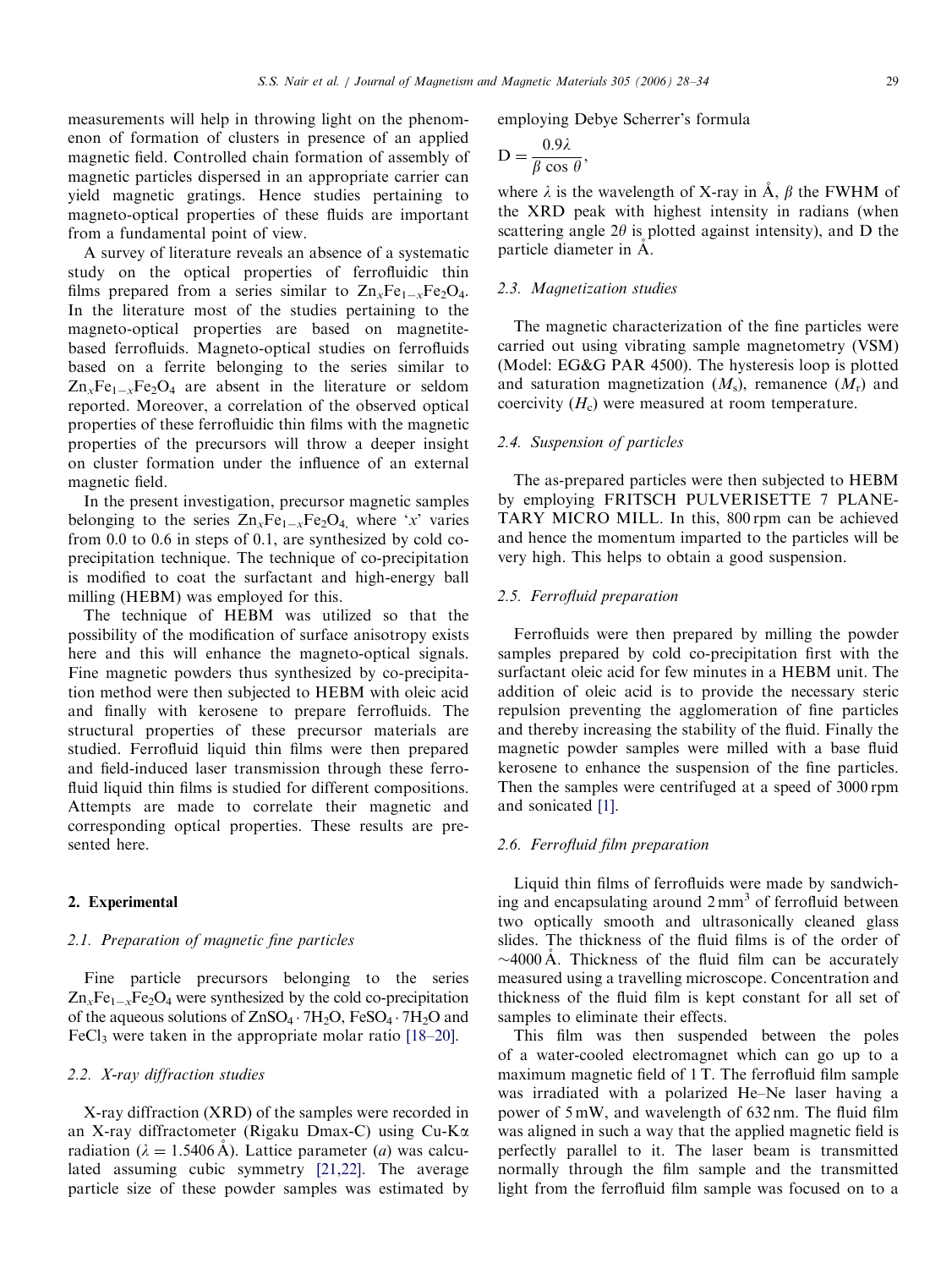<span id="page-2-0"></span>

Fig. 1. Experimental set-up for field-induced laser transmission through the ferrofluid thin film. (normal incidence and detection with respect to the sample.)

white screen, placed at a distance of 0.25 m from the film. The experimental set-up is schematically shown in the Fig. 1. The sample concentration, field sweep rate and film thickness, and experimental set-up have been kept unaltered for all set of samples.

The intensity of the transmitted beam was measured using a laser power meter (OPHIR-PD 200) in the gradually increasing magnetic field. The exact field was measured each time with a digital Gaussmeter (Model DGM-102). The magnetic field was calibrated in terms of the optical output intensity for all these fluid film samples belonging to the series  $Zn_xFe_{1-x}Fe_2O_4$ .

## 2.7. Imaging of the chain formation

The thin ferrofluid film was kept in different magnetic fields and allowed to dry in the respective applied fields. These dried ferrofluidic thin films were viewed with the help of a CCD camera (Model no. G P KR 222) and an optical microscope and the pattern obtained was imaged on a colour video monitor and recorded photographically.

#### 3. Results and discussion

A typical XRD spectrum is depicted in Fig. 2  $(Zn_{0.1}Fe_{0.9}Fe_2O_4)$ . The analysis of the XRD pattern indicates that the prepared compounds crystallize in the spinel phase. The particle size evaluation employing Debye Scherer's formula suggests that they lie in the range 50–95 Å for different samples with different zinc contents. The variation of particle size and lattice parameter is plotted with composition  $(x)$ , which shows a linear behaviour in lattice parameter for the series  $Zn_xFe_{1-x}$ .  $Fe<sub>2</sub>O<sub>4</sub>$  (Figs. 3 and 4). This is in accordance with Vegard's law [\[4\].](#page-5-0) According to Vegard's law, the lattice parameter of a solid solution is directly proportional to the atomic percentage of the solute present in it. Here in the series  $\text{Zn}_x\text{Fe}_{1-x}\text{Fe}_2\text{O}_4$ , as 'x' increases, the atomic percentage of 'Fe' decreases which reduces the lattice parameter value. The evaluation of the particle size is important at various



Fig. 2. X-ray diffraction spectrum of  $Zn_{0,1}Fe_{0,9}Fe_2O_4$  ferrofluids.



Fig. 3. Lattice parameter vs. composition.



Fig. 4. Particle size vs. composition 'x'.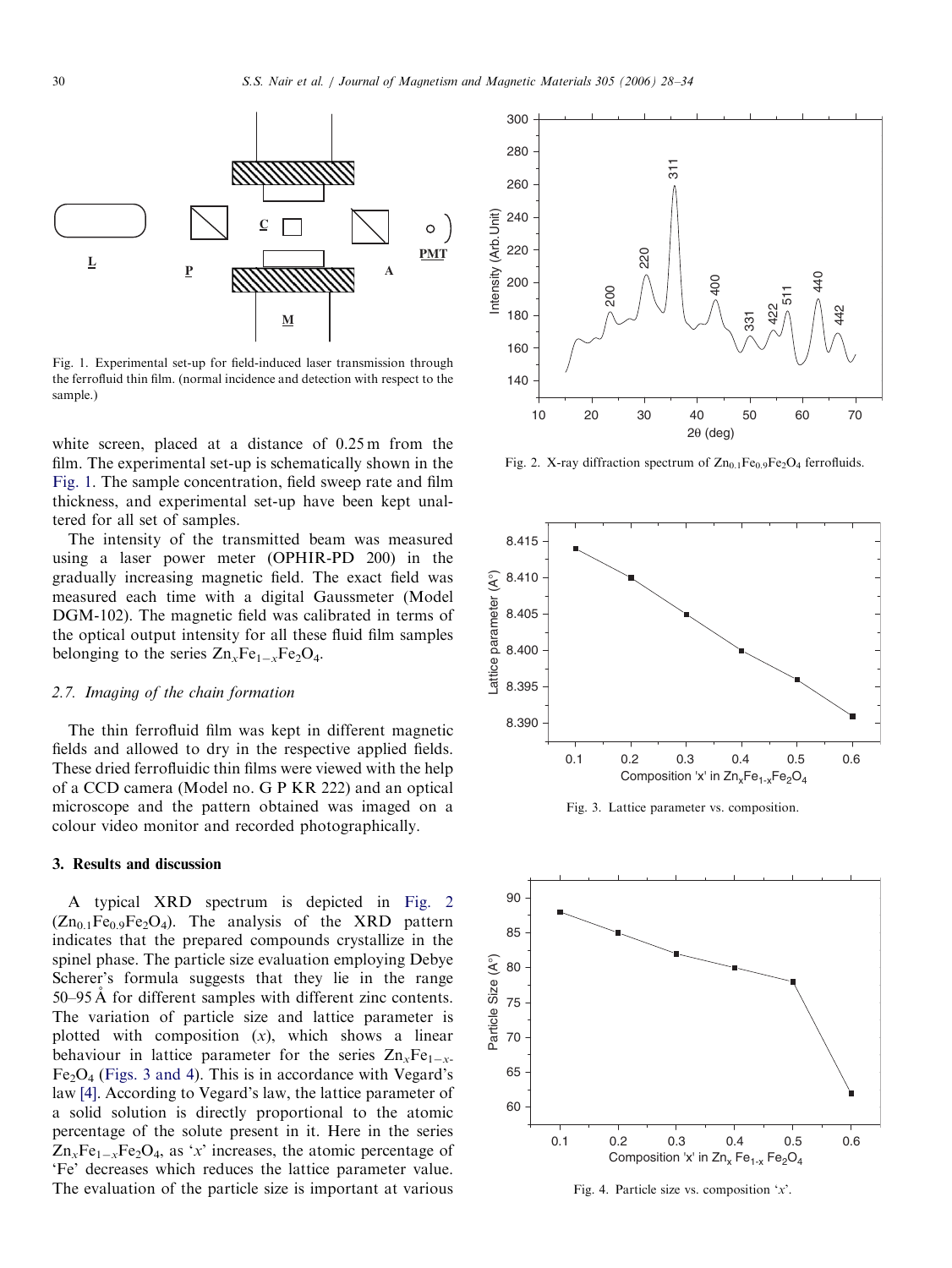<span id="page-3-0"></span>stages of milling in ferrofluid preparation as it controls many of the peculiar properties exhibited by these fluids and it has been shown that particles below a critical size of 100 Å will display single domain characteristics and super paramagnetism.

The magnetization of all the synthesized fine ferrite powder samples have been measured by VSM and the values fits well with the Neel's two sublattice model with an error percentage less than 2.5%. This small discrepancy may arise from the ultrafine characteristics of these ferrites. The samples have vanishing hysteresis with very low remanance which is a necessary criterion for a single domain/superparamagnetic particle. Neglecting interaction effects, the magnetization of these fine particles solely determine the magnetization of ferrofluids synthesized employing the same precursors and thus by knowing volume fraction of ferrites inside the ferrofluids, their magnetization can be calculated. Magnetization decreases as 'x' value increases in the series  $Zn_xFe_{1-x}Fe_2O_4$  as predicted by the Neel's two sublattice theory. The magnetization curve for all the powder samples are shown in Fig. 5. The variation of measured as well as calculated saturation magnetization with  $x$  value in the series  $\text{Zn}_x \text{Fe}_{1-x} \text{Fe}_2 \text{O}_4$  is shown in Fig. 6.

The normalized output intensity versus applied magnetic field is plotted for the ferrofluid liquid thin films corresponding to  $x = 0.1, 0.2, 0.3, 0.4, 0.6$ . They are shown in [Fig. 7.](#page-4-0) In very-low-field regime, in which the diffraction effects are negligible, almost linear variation of transmitted power is obtained when plotted against  $H^2$  [\(Fig. 7](#page-4-0) inset) and the nonlinearity begins to appear under small applied magnetic fields due to cluster formation and scattering (diffraction effects at very high applied fields) and they dominate thereafter. The square of saturation field  $H<sub>s</sub>$  is determined for each of the composition  $(x)$  and are plotted for varying  $x$ . They are depicted in [Fig. 8](#page-4-0).

As the ferrofluidic film restricts the motion of particles in a plane, application of a magnetic field increases structural



Fig. 5. Magnetization curves of the precursor samples belonging to the series  $Zn_xFe_{1-x}Fe_2O_4$ .



Fig. 6. Saturation magnetization vs. composition of the precursor powder samples belonging to the series  $Zn_xFe_{1-x}Fe_2O_4$ .

anisotropy of these particles and agglomeration starts at a very low magnetic field and the particles assemble themselves in the presence of the applied magnetic field, yielding long chains and this process gets saturated at higher fields giving rise to a two-dimensional quasi continuous thin wires [\[17,23–25\].](#page-6-0) This is an example of field induced assembling of nanomaterials.

The chain formation is confirmed by the photographs recorded at applied magnetic fields with the help of a CCD camera. Typical representative photographs are shown in [Fig. 9a–d](#page-5-0). Typical values of particle concentration in ferrofluids are  $10^{13}$ – $10^{14}$ /mm<sup>3</sup> with average particle size of about  $100 \text{\AA}$  in the absence of applied magnetic fields.

Using the CCD-imaged photographs, it is observed that under very small applied magnetic fields of the order of 100 G, no clusters have been observed with in the resolution of CCD camera. So the clusters formed are within the size limits of  $1000 \text{ Å}$ , and the clusters formed in these small applied magnetic fields consists of approximately 10 particles. So the size parameter

# $s = 2\pi r n/\lambda$

is less than unity which is an essential criteria for Rayleigh scattering, where  $r'$  is the average radius of the scattering centre, 'n' is the refractive index of the carrier and ' $\lambda$ ' is the wavelength of light used in the low field limit.

At very low fields, clusters are so small in size and so  $s'$  is much less than unity so that the extinction is dominated by absorption and the refractive index has its real part less than that of the imaginary part. So in the low-field regime, the scattering is Rayleigh scattering and the scattering intensity is very small to create any appreciable change in the transmitted intensity.

With moderate applied magnetic fields of the order of 250 G, the clusters become visible with in the resolution of CCD camera and the number of particles in those tiny clusters have been calculated assuming the average particle size. Number of particles along the breadth of the chain is of the order of 100 at 1400 G which becomes 600 at 4000 G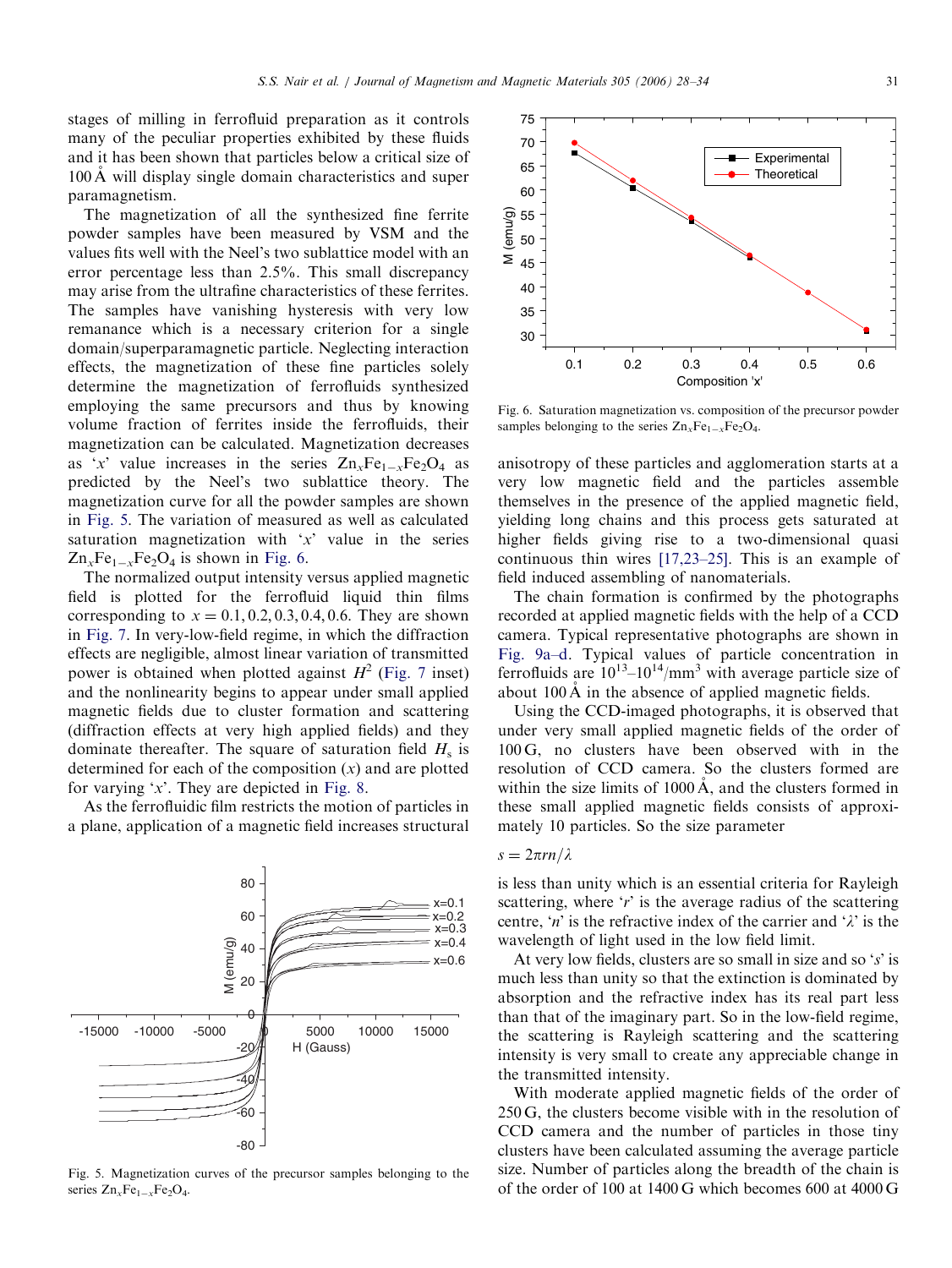<span id="page-4-0"></span>

Fig. 7. Normalized power vs. square of the applied field  $(H^2)$  in ferrofluidic thin films based on  $Zn_xFe_{1-x}Fe_2O_4$  (low-field values in the inset graph).



Fig. 8. Square of the saturation field  $(H^2)$  vs. composition 'x' in ferrofluidic thin films based on  $\text{Zn}_x\text{Fe}_{1-x}\text{Fe}_2\text{O}_4$ .

which is the magnetic field for the saturated chain formation. Thus it can be concluded that the cluster formation saturates at higher fields giving rise to thin long chains of varying thickness leading to Mie scattering in the moderate magnetic fields and it changes to diffraction through narrow wires at saturating magnetic fields in which the chains formed are continuous. After this the transmitted intensity remains a constant.

The width of the chain further depends on the concentration of the samples. To eliminate the concentration dependence, all the fluids are kept at a constant concentration of 0.33. Furthermore the thickness of the film can also be a decisive factor.

Magneto-optical effects like birefringence and dichroism in any colloidal suspension may originate from the intrinsic optical anisotropy or the shape anisotropy of the fine magnetic particles suspended inside the ferrofluids. However, it is reported, from electron microscopic observations, that the shape anisotropy of the fine particles arising from the nonsphericity of particles is very small in ferrofluids in comparison with the large optical anisotropy created in the chain formation in the presence of applied magnetic field. No optical signal changes in zero applied fields for these surfactant-coated ferrofluids was observed [\[26–29\].](#page-6-0) In the magneto-transverse mode, the eigenmodes are linearly polarized waves making the dependence quadratic in applied magnetic field. This gives rise to linear birefringence dichroism, which contributes to the magnetic fieldinduced transmission in the magneto-transverse mode.

So as in the weak field approximation almost a linear variation for output intensity with  $H^2$  is obtained for very low applied field. Here a deviation from the linear behaviour is observed at low applied field itself may be due to the preexisting clusters present in the fluid samples. Cluster formation dictates the scattered intensity from moderately high applied magnetic fields and the diffraction effects are dominated. The transmitted intensity remains steady after the saturation in cluster formation [\[29,30\].](#page-6-0)

The particle size dependence of ferrofluids on these optical and magneto-optical properties is quite relevant from the fundamental point of view. A graph is plotted with the particle size and the  $x$  values in the series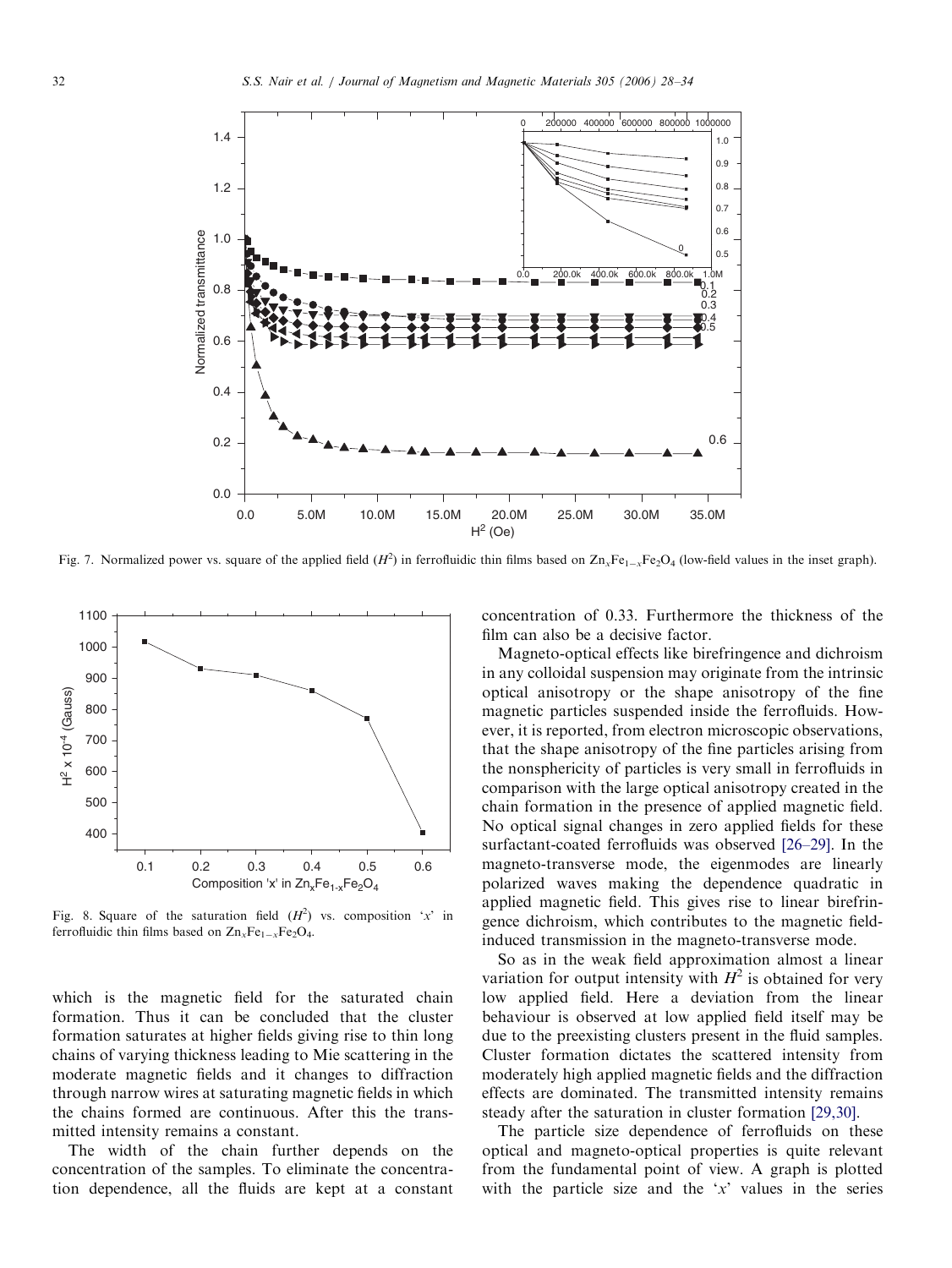<span id="page-5-0"></span>

Fig. 9. (a–d) Photographs showing the chain formation ferrofluid films taken using CCD camera in different applied magnetic field values (sample  $x = 0.1$ .

 $\text{Zn}_x\text{Fe}_{1-x}\text{Fe}_2\text{O}_4$  which shows a linear decrease with the 'x' value in the series  $Zn_xFe_{1-x}Fe_2O_4$  up to  $x = 0.4$  and an abrupt change thereafter ([Fig. 4](#page-2-0)). The saturating magnetic field values for the limiting output power for all the samples belonging to the series  $Zn_xFe_{1-x}Fe_2O_4$  were also plotted against  $x'$  in the series. These results confirm the dependence of the limiting value of the transmission on the particle size.

These results indicate that the saturation field  $H<sub>s</sub>$  for cluster formation in the series is determined by the particle size of these synthesized ferrofluids. From [Fig. 6,](#page-3-0) it can be seen that the linear part in the graph can be employed to sense the magnetic fields and the maximum magnetic field that the film can sense is determined by the particle size. Also the broken clusters in high applied magnetic fields itself shows some inhomogeneities in the magnetic field distribution. If these clusters could be grown in a controlled magnetic field, in diluted ferrofluids, possibility of obtaining a magnetic field-controlled grating/system of narrow wires whose width and length could be controlled by the applied magnetic field, saturation magnetization and concentration of the samples.

## 4. Conclusion

Magnetic field-induced structural anisotropy is found to be responsible for the observed variation in the transmitted intensity of the ferrofluid samples. The limiting of the output intensity can be attributed to the saturation in the cluster formation and the anisotropy. The saturation of the cluster formation is verified experimentally by imaging them under different applied magnetic field. This limiting value is found to be dependent on the particle size and saturation magnetization of these samples. Also the broken clusters show small inhomogeneities in the magnetic fields. These findings give further scope for the application of ferrofluids in switching devices with limiting value of the output power tuned by the particle size and magnetization.

#### Acknowledgements

MRA and SSN thank Department of Science and Technology (File No-SP/S2/M-64/96 dated 22/04/2002) for necessary funding. MRA is grateful to TWAS (File No-00-118 RG/PHYS/AS) and UGC-DAEF, Govt. of India (Ref No-IUC/MUM/CRS/M-60) also for funding. The authors thank Mr. K.P. Unnikrishnan of International School of Photonics, CUSAT, for imaging the chain formation.

## References

- [1] E.R. Rosenweig, Ferrohydrodynamics, Cambridge University Press, 1985.
- [2] B.M. Berkovsky, V.S. Medvedev, M.S. Krakov, Magnetic Fluids: Engineering Applications, Oxford University Press, 1993.
- [3] J. Popplewell, Phys. Technol. 15 (1984) 150.
- [4] J. Smit, H.P.G. Wijn, Ferrites, Philips Technical Library, 1959.
- [5] D. Eberberk, H. Ahlers, J. Magn. Magn. Mater. 192 (1999) 148.
- [6] H.D. Pfannes, J.H. Dias Filho, R. Magalhaes-Paniago, J.L. Lopez, Braz. J. Phys. 30 (3) (2001) 409.
- [7] C. Kittel, Introduction to Solid State Physics, fourth ed., John Wiley, 1971.
- [8] J. Deperiot, G.J. Da Silva, C.R. Alves, Braz. J. Phys. 30 (3) (2001) 390.